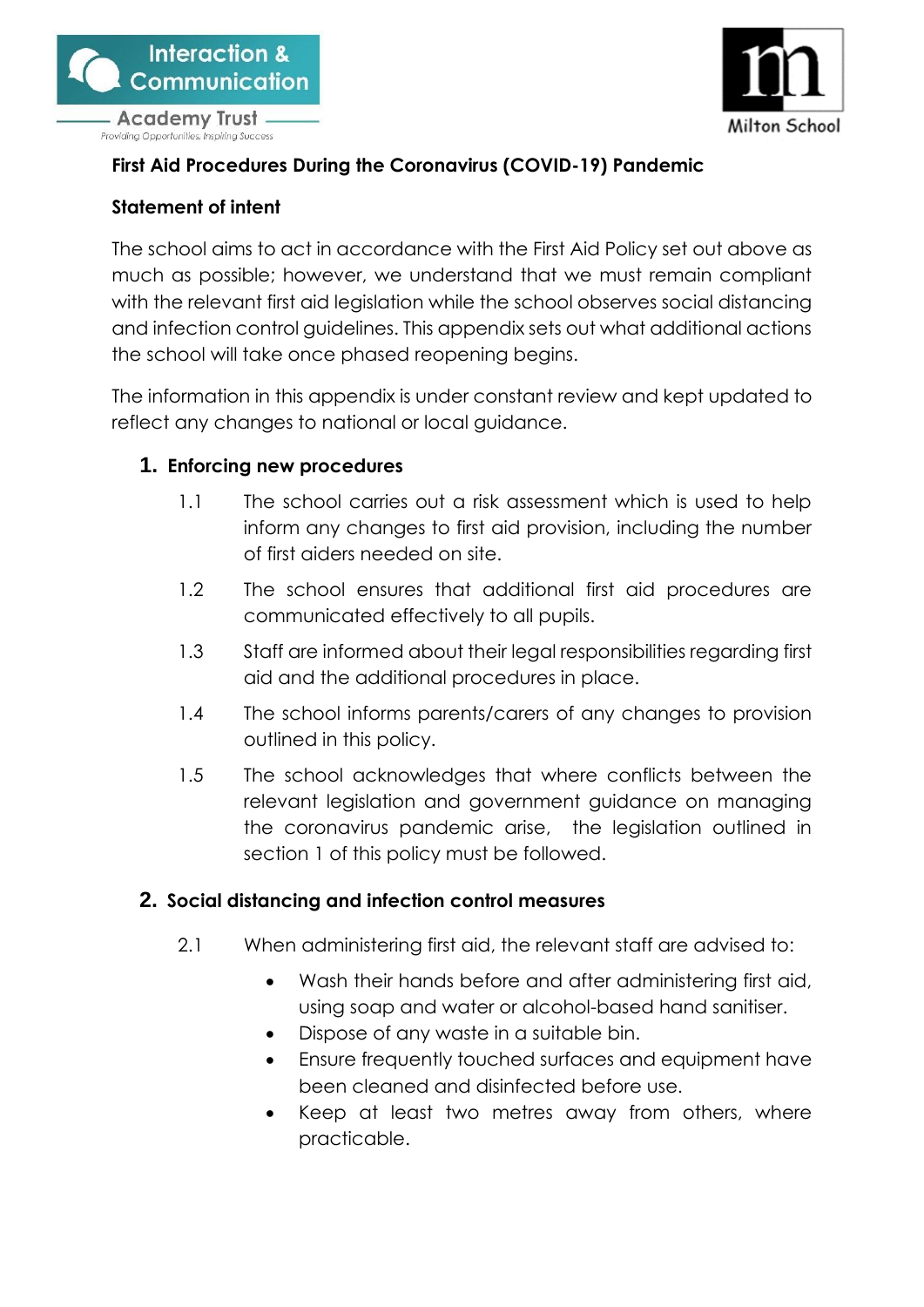- Interact side-by-side where administering first aid requires interaction within a two-metre range.
- Minimise the duration of face-to-face contact where side-by-side interaction is not possible.
- Limit the number of people administering first aid in each incident.
- Ensure that all recipients of first aid are kept at least two metres apart from others, e.g. other recipients.
- Ensure that first aid is administered in a designated location, where possible, to minimise the spread of infection and any cleaning requirements.
- 2.2 The school acknowledges that the use of PPE is **not** required to administer first aid in most circumstances, with the exception of paragraph [6.3](#page-3-0) or if required to do so in accordance with the **Infection Control Policy**.

## **3. First aiders**

- 3.1 The school will endeavour to see that there is a trained first aider on site or within a 15 minutes' drive of the school site
- 3.2 Where a first aider must be sent home due to showing symptoms of coronavirus, the school ensures that the minimum number of first aiders on site is maintained and arranges cover where necessary.
- 3.3 All staff have completed Emergency First Aid at work or First Aid **Essentials**
- 3.4 Where cover must be arranged, the school ensures that:
	- Symptomatic individuals strictly do not administer first aid.
	- Alternative arrangements are in place to minimise the need for a symptomatic first aider to administer first aid or where first aid provision is compromised, e.g. high-risk activities are suspended.

#### **4. First aid training**

- 4.1 First aiders' training is kept up-to-date.
- 4.2 All staff to have completed First Aid Essentials or Basic Emergency First Aid
- 4.3 Where a first aider is unable to renew their training due to the coronavirus pandemic, they are instructed to: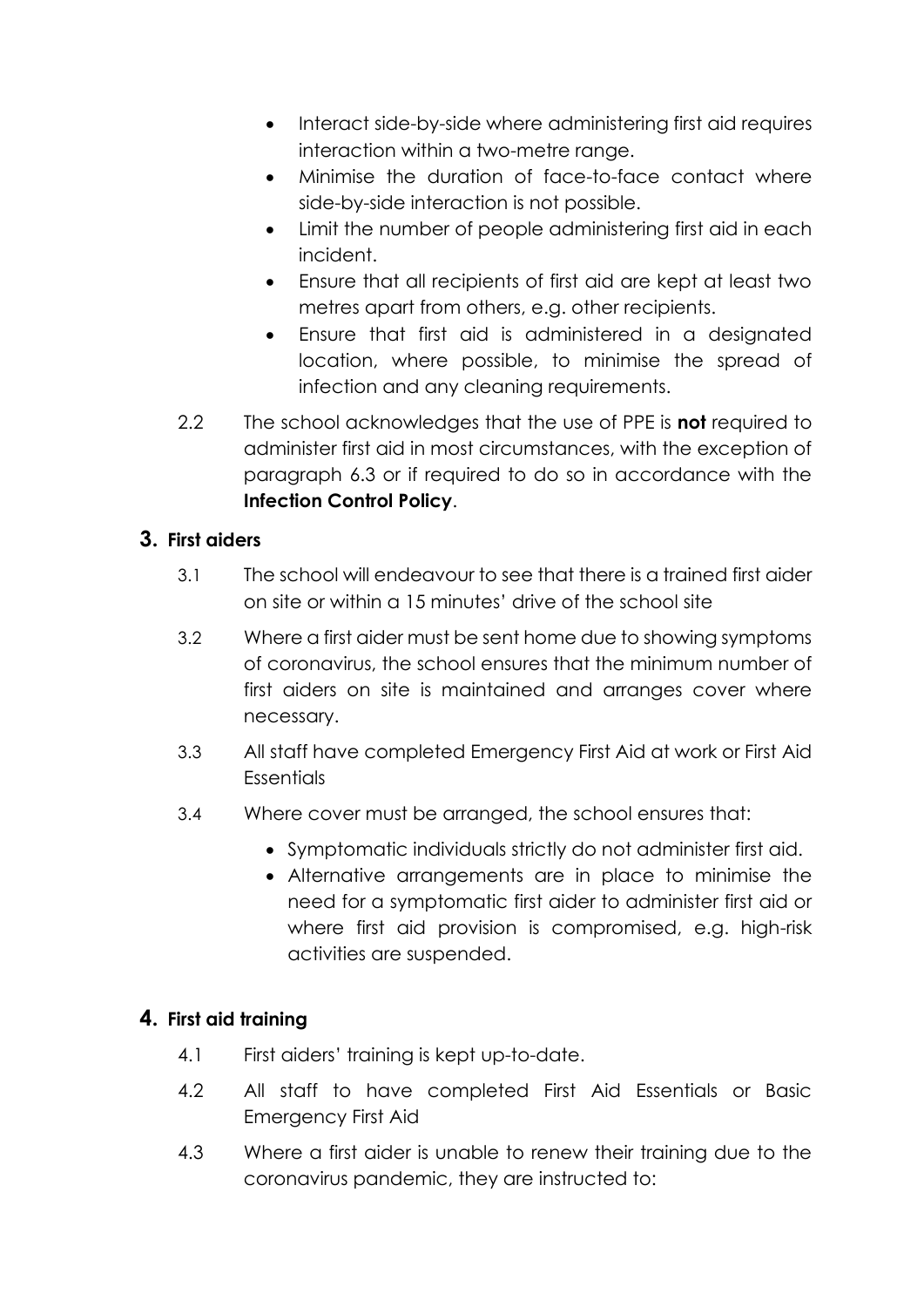- Check if they are eligible for an extension.
- Ensure they requalify before 30 September 2020.
- Undertake any training that can be done online where face-to-face training is not required or available.

# **5. Administering and handling medication**

- 5.1 When administering medication, staff are expected to:
	- Follow the procedures set out in the **Supporting Pupils with Medical Needs Policy**
	- Adhere to the school's social distancing and infection control measures as much as possible.
	- Minimise the time spent in close proximity to others where maintaining a distance of two metres is not possible – staff should use side-by-side interaction with others instead.
	- Minimise face-to-face contact where side-by-side interaction is not practical.
- 5.2 The school acknowledges that the use of PPE is **not** required to administer medication in most circumstances, with the exception of paragraph [6.3](#page-3-0) or if required to do so in accordance with the **Infection Control Policy**.
- 5.3 When handling and storing medication, staff are advised to:
	- Wash their hands for at least 20 seconds with soap and water or use an alcohol-based hand sanitiser before and after they handle medication.
	- Wash and disinfect frequently touched surfaces before contact, including any receptacles for storing medicine, where required.
	- Minimise the number of people handling medication.
	- Staff not pupils to bring any medication to the main office to be stored safely if required
	- Ensure that medication or medical equipment brought in from home is safe to be taken home again.

#### **6. Ill health and infection**

- 6.1 Where an individual must wait on the school premises to go home when showing symptoms of coronavirus, staff ensure that:
	- The individual is isolated in a cool, well-ventilated, designated area ( DT Room) access via back door if required for parent/pupil